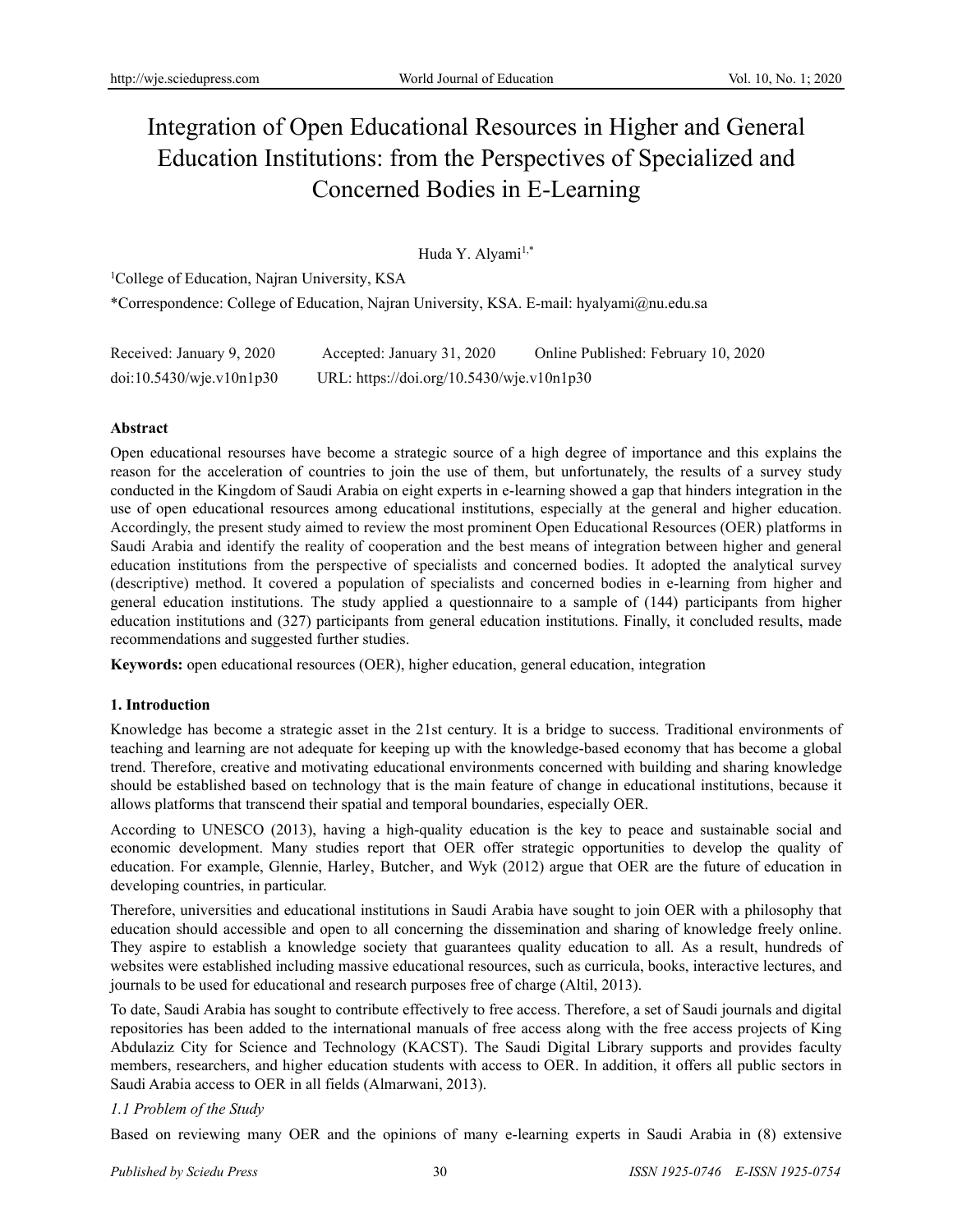interviews, the Researcher noticed that despite the availability of OER in the educational institutions, these e-platforms and development efforts are on crossroads. Although there are many shared spaces, a gap hinders the integration of OER. Therefore, the study investigates the available means of integration of OER in higher and general education institutions, especially after merging the Ministry of Higher Education and the Ministry of Education to be the Ministry of Education in 2015 (Ministry of Education, 2020).and all so new communication horizons and fruitful work are established and Saudi government makes steady progress towards e-learning. It has established specialized centers, and taken specific initiatives, such as the National Center for E-Learning and Distance Learning (NCeDL) and the Saudi Digital Library (Adiab, Chowdhury, Kootsookos, and Alam, 2017).

As a result of what had been mentioned above the problem of the study can be stated in the following questions:

1. What are the prominent OER platforms in Saudi Arabia fromthe perspective of specialists?

2. What is the status of cooperation between higher and general education institutions in OER fromthe perspective of specialists?

3. What are the most notable means of integration between OER in higher and general education institutions from the perspective of specialists?

#### *1.2 The study Objectives*

1. Identify the main OER platforms in Saudi Arabia.

2. Prevail the reality of cooperation between higher and general education institutions in OER.

3. Define the most notable means of integration between OER in higher and general education institutions from the perspective of specialists.

#### *1.3 Importance of the Study*

1. It addresses an important issue concerning OER, i.e. the integration between higher and general education institutions.

2. It maximizes the benefit of OER in educational institutions as a step towards the development and enrichment of e-learning in higher and general education institutions.

## **2. Literature Review**

Educational institutions endeavor to achieve a more flexible education. Technology that represents the main feature of change to education should be utilized. As a result, platforms beyond the boundaries of classrooms, especially OER, have emerged. They contain of materials for teaching, learning, or research purposes accessible to educators, students, and others globally free of charge. These materials are often published online under the creative commons license.

The term OER was introduced in the forum of the UNESCO in 2002, on the impact of OER on higher education in developing countries, which defined OER as "the open provision of educational resources, enabled by information and communication technologies, for consultation, use and adaptation by a community of users for non-commercial purpose" (UNESCO, 2002, p.24).

In 2004, UNESCO broadened the concept to include three important aspects in the educational process, namely the educational content, including schoolbooks, curricula, and lesson plans; tools, e.g. the programs that help produce and use the educational content and open technology that helps flexible collaborative learning and open participation of the teaching practices that help educators benefit from the best ideas and resources of the peers; the executive resources to ensure the quality of education, educational practices, and licensing of educational resources (Altil, 2013; Mosharraf and Taghiyareh, 2016).

Since their introduction, OER have spread significantly all over the world in the different educational, training, and research institutions (DeVries, 2013; Kwak, 2017) because of their evolving advantages to improve the effectiveness of teaching and learning and developing the institutions and employees. Experts and specialists believe that they have affected teaching and learning positively. Thus, many educational institutions have adopted them totally or partially.

Many studies on OER reported their significant impact on education, improving its quality and efficiency in providing the educational resources to students, and economy that makes OER the preferable option for many educational institutions (Delgado, Delgado, Hilton, 2019; Vojtech and Grissett, 2017; Mosharraf and Taghiyareh,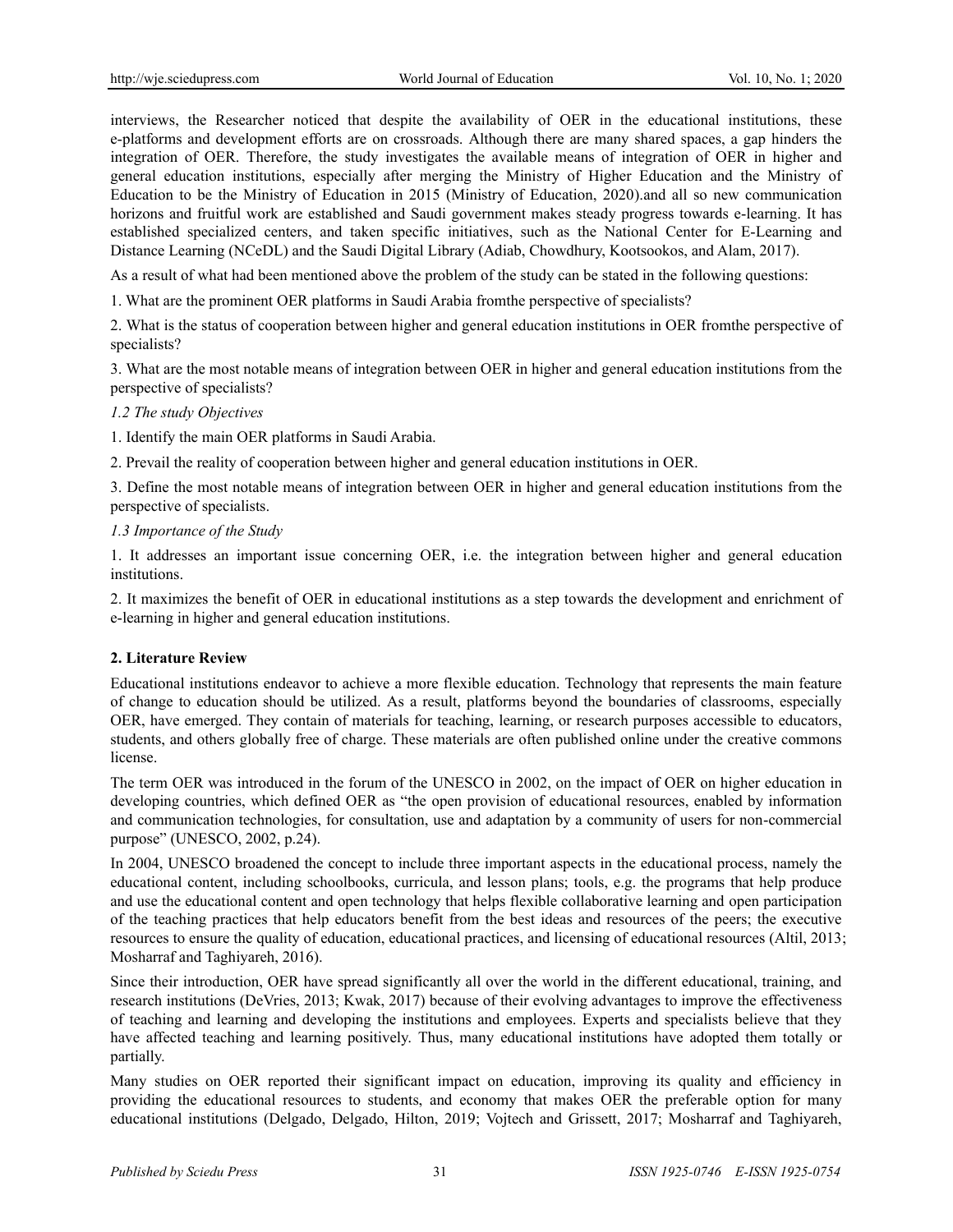2016). Globally, Baas, Admiraal, and van den Berg (2019) argued that OER have full capacity to cause positive change to higher education. However, adoption is still limited. They conducted a descriptive study and applied a questionnaire to (143) experienced teachers in OER. Results revealed the importance of supporting OER and the establishment of national and institutional teacher communities. The results agree with (Kwak, 2017) as the results revealed that 92% of the students believe that teachers have an essential role in encouraging the use of OER, The study ascertains the big value of using the OER in formal educational curricula, but shortage of knowledge about adaptation of the OER interferes with the full use of it and reduces its potentials in practical application*.* 

Hilton (2016) reviewed the results of (16) studies on the effectiveness and perceptions of OER in higher education. These results revealed that OER users and commercial curriculum materials' users generally achieve the same learning outcomes. Furthermore, both students and educators have general perspectives on OER.

Hilton (2019) reviewed the results of (16) studies on the efficacy and (20) studies on the perceptions covering 121 and 168 students and faculty members. The study examined the efficacy of university education and the perceptions of university students and faculty members who used OER. Many studies concluded that students achieve the same or better learning outcomes, as well as substantial savings when using OER. In addition, most of the faculty members and students who used OER had positive attitudes. Luo, Hostetler, Freeman, and Stefaniak (2019) analyzed (51) OER studies across the five continents. They reported no significant difference in learning outcomes when educators incorporate OER. Moreover, educators and designers hope that OER may replace traditional content effectively.

Referring to the previous studies which included the OER in higher education we find a consensus among these descriptive and analytical studies about the effectiveness of OER at international level, the studies focused on the positive perspectives of both the teachers and the students on using OER in the current time and also in the future which also agrees with the current study in framing the effectiveness of OER in higher education institutions, it also considers the the higher education institutions as an essential component in the system of OER and an active partner beside the other educational institutions in achieving the required integration among these resourses wich serve an extended sector of beneficieries in all educational institutions at different levels.

Many studies examined the impact of using OER in general education institutions. For example, Hilton, Larsen, Wiley, and Fischer (2019) reported that OER could be an alternative to commercial curriculum materials. They compared the end-of-year mathematics test results of (12,110) elementary school students within (95) schools from five school districts in Washington, the USA. While (6,796) students used OER, (5,314) utilized commercial curriculum materials. Over three years, there were no statistically significant differences in the exam scores of students who used OER versus commercial curriculum materials. Roberts (2019) analyzed studies on the development of open educational practices in K-12 learning contexts. The study concluded that OER are a personal educational experience beyond formal learning environments.

The study of (Wong, Xie, Zou, Wang, Tang, Kong, & Kwan, 2019) focused on studying the organized self- learning using the OER instead of traditional teaching for students of elementary schools, this was done by conducting three surveys that included three samples represented by 150, 168 and 149 students respectively. The results of the study concluded that OER can not only help students learn in formal classrooms, but can also help students' self-organized learning. The study (Sulisworo, Sulistyo, & Akhsan, 2017) also aimed to consider the impact of the application of OER on stimulating student learning in one of the high schools in Indonesia, and the study to achieve that goal followed the quasi-experimental approach with two experimental groups of (34) students, and the control that included (27) students, the results concluded that the student satisfaction with learning using OER tends to be similar to traditional face-to-face learning, and the results also indicate the positive impact of OER on stimulating student learning.

By reviewing the previous quantitative and qualitative studies that addressed OER at the level of general education, we find that there is a complete agreement between these studies on the effectiveness of OER at all educational levels, where the effectiveness of OER is similar to the effectiveness of high-cost commercial resources. When comparing all studies that dealt with OER in higher education and general education, it is noted that the results of all of these studies are in favor of using those resources that have proven their efficiency in educational institutions of all levels from kindergarten to university.

Despite the efficiency and positive impact of using OER on higher and general education institutions, OER often help process and provide the needs of higher education rather than general education institutions, especially the primary and high stages (Tosato, Arranz, and Avi, 2014). In addition, many statements show the difficulty of establishing a community of practices on OER. Without a collaborative environment to involve a large number of users, it may be difficult to stimulate sharing and finding new resources and improve the practices of educators.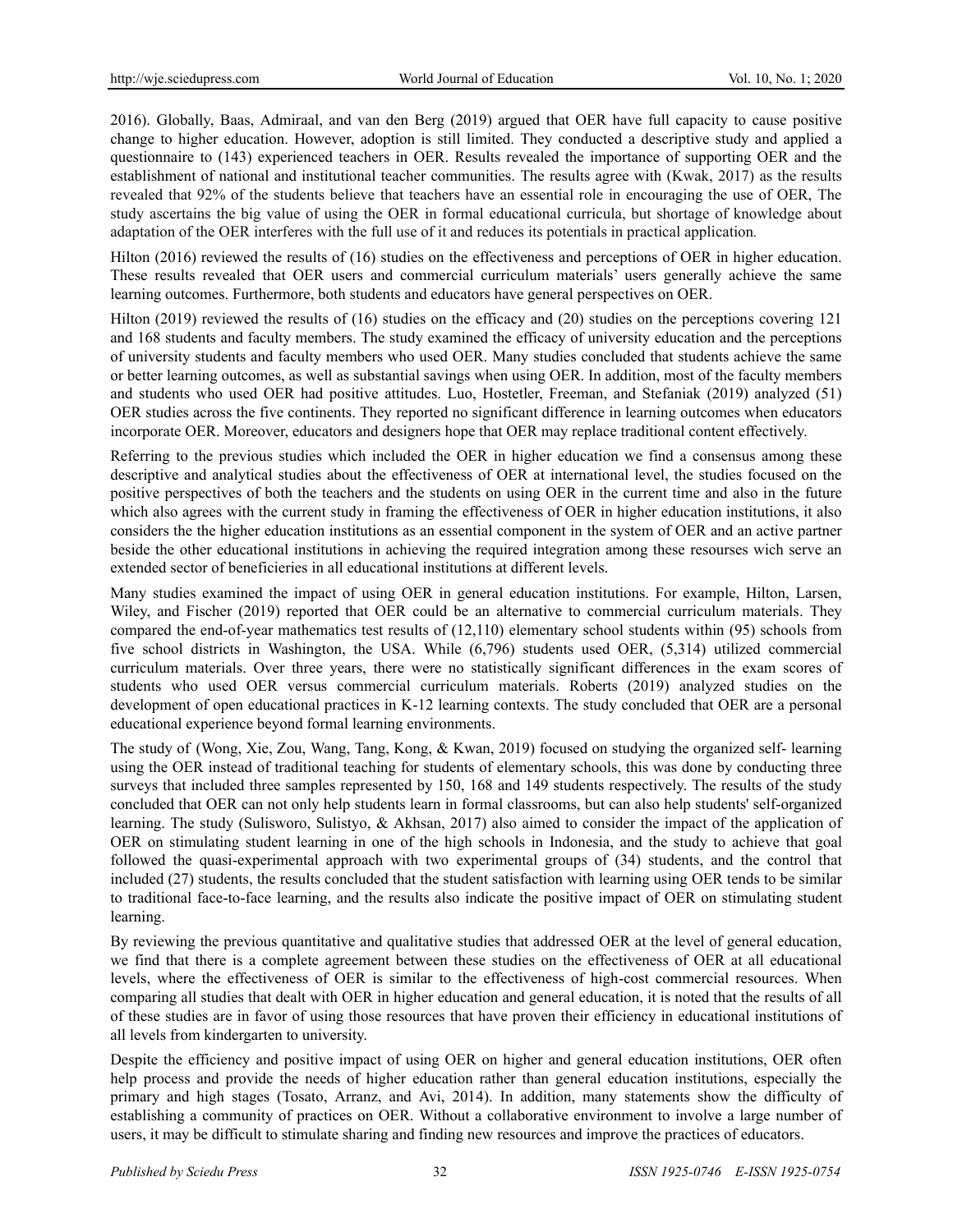In short, OER are an important aspect of education in the contemporary knowledge society and a tool of sustainable development that creates opportunities for continuous cognitive, professional, and economic learning and transcends the social, economic, and geographical boundaries. To achieve the potential and enhance the educational impact of OER, it is important to develop and improve them in all aspects, including lectures, images, audio-video files, course materials, training courses, full curricula, textbooks, as well as other programs, tools, and techniques to build and access knowledge. OER provide renewable spaces of knowledge production and sharing, as well as promoting an adequate educational environment for the needs of individuals and institutions.

Therefore, higher and general education institutions should be integrated into OER as a vital area highlighted by many studies and as a way to establish a participatory work environment to produce and develop high-quality OER. The open educational practices should be promoted to improve the quality of general and higher education, and outputs to enable the learners and educators to employ these resources in contexts that promote the skills of the  $21<sup>st</sup>$ century and contribute to professional development.

Educators and students within higher and general education share the need for high-quality educational resources to assist in the pursuit of teaching and learning. "Although there are numerous differences between the two levels of education, there are commonalities in the perceptions of the purpose, practical uses, and challenges" (Blomgren, 2018, p.55). Promoting the existing educational communities is a key factor in the development of the educational model of open content. The development of open and sustainable practice is a vital issue in any educational model and should not be separated from the existing ones. Instead, effective networks should be promoted. The affiliated communities and institutions strongly need to share common interests and innovative approaches to open access to educational resources. Consequently, economic efficiency will be achieved, and the level of education and learning should be raised (Yuan, MacNeill, & Kraan, 2008).

Aleanzi (2016) investigated the obstacles to achieve educational integration between general and higher education. The study reported many obstacles to such integration related to some aspects, i.e. communication, coordination, and exchange. A common strategy between both types of education is absent, which results a big gab and hinders the desired integration. Therefore, strategies and models should be developed to achieve integration.

The report of the seventeenth conference of the Saudi Society for Educational and Psychological Sciences (2017) entitled "educational integration between general and higher education" recommended the need to achieve integration at all levels between the two sectors and setting mechanisms of integration focusing on the educator, learner, method, and scientific research. Because of the inclusiveness of OER, UNESCO (2017) reported that they prepare and qualify students for success in active knowledge societies in the  $21<sup>st</sup>$  century. They provide students with new concepts independently in the different stages of education. The educational institutions should be integrated to create a common ground and unite efforts to build and develop OER in higher and general education to share capabilities and experience and improve the common quality outcomes. Therefore, the present study investigates the means of integration between the general and higher education institutions in OER in the Kingdom of Saudi Arabia.

As the movement of OER is witnessing remarkable growth in the Kingdom of Saudi Arabia, which has been keen on positive engagement in the field of free access to OER and has resulted in many projects, initiatives and contributions in that field, which was mentioned in details by (Almarwani, 2013) in his study allowing electronic access to all of these resources. The Kingdom of Saudi Arabia continues its efforts in the field of OER represented by the NCeDL, which worked to establish an institutional framework for OER that guarantees the sustainability of those resources. The NCeDL is the national program for OER, as the program contributes to enhancing educational content to support university education, and through this program several initiatives emerged, most notably the OER network Shams, which was launched on March the fifth, 2018 (NCeDL, 2019). The NCeDL won the Excellence Award in Open Education for the year 2018, represented in his initiative, the Saudi Resources Network "Shams" by the International Federation for Open Education (The official Saudi Press Agency, 2018). Based on the preceding, we find that there is a stable base for OER in the Kingdom and a fertile environment for developing practices and partnerships in the field of OER, which is what the current study means to address.

# **3. Method**

## *3.1. Curriculum of the Study*

The study follows the descriptive analytical method as it fits with the nature of this study since it depends on study of the phenomeno as it exist in reality and is interested as an accurate description and expresses it qualitatively or quantitatively.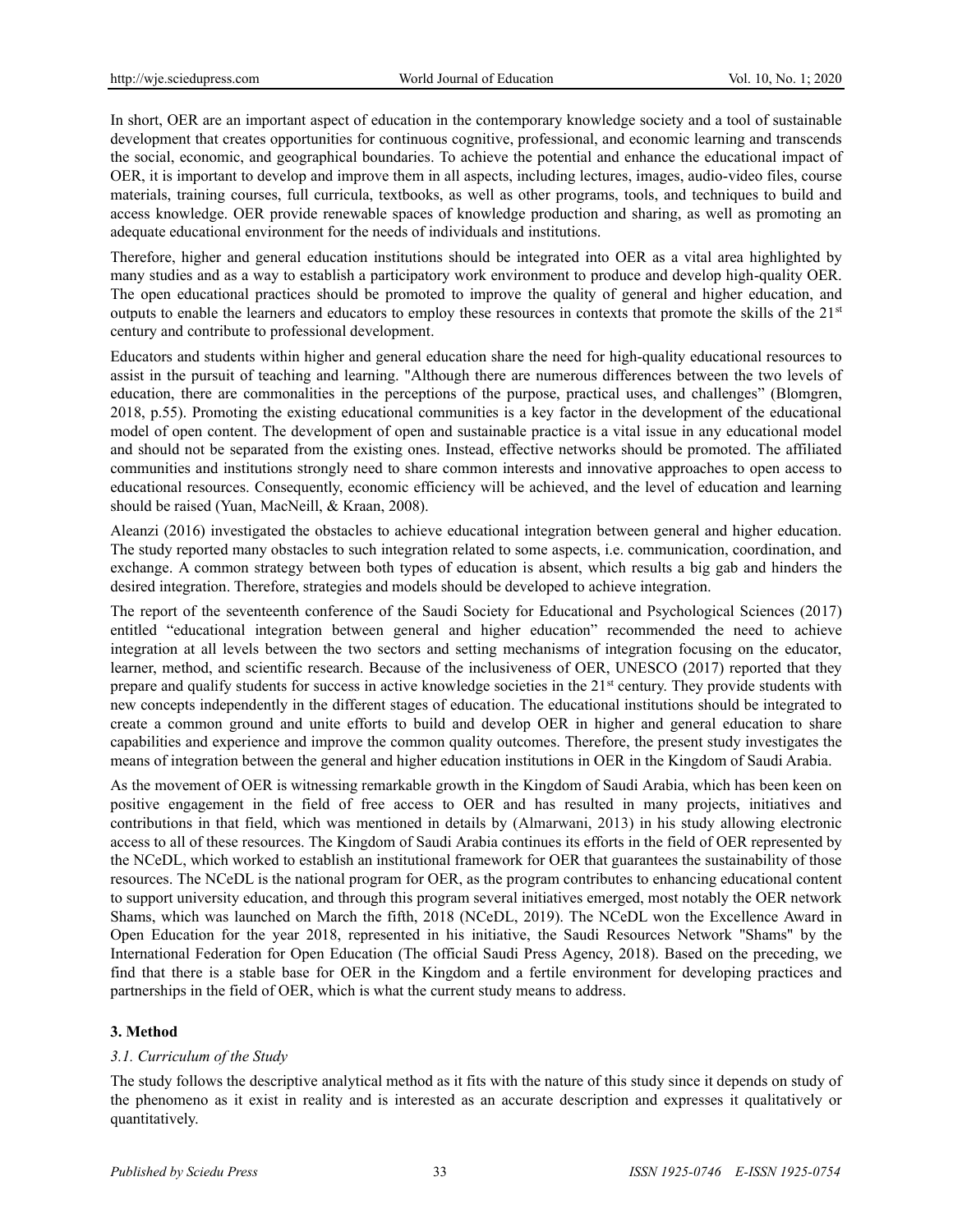## *3.2 Population and Sample of the Study*

The study covered a population of educational leaders in general and higher education,university faculty members, teachers in general education and concerned bodies in e-learning who are experienced in OER from higher and general education institutions in the first semester of 2018/2019. It included a randomly selected sample from the population, representing the various areas of Saudi Arabia.

1. Higher education institutions: (144) participants from all public universities in Saudi Arabia according to the academic degree.

#### **Table 1.** The Participants Classification

| Academic degree |  | Full professor Associate professor Assistant Professor | Lecturer |
|-----------------|--|--------------------------------------------------------|----------|
| Number          |  |                                                        |          |

Table 1 shows the distribution of the study sample from specialists and those who are interested in open educational resources in higher education institutions according to thier degree.

2. General education institutions: (327) participants in the educational departments and schools of various stages.

## *3.3 Study Tool*

The questionnaire was used to achieve the purposes of the study, and it was built based on the following steps:

a. In consideration of the objectives and its variables, the aim of the tool (questionnaire) was determined. It is searching for ways of integrati9on in (OER) between higher and general education, and to find out thereality of the use of these educational resources by open institutions in addition to identify the status of cooperation between those institutions. Also, the open/ closed questionnaire style was chosen because it is more efficient in achieving the objectives of the study. (4) items of the questionere are open ended question, (13) of the items are closed questions.

b. After that, a comprehensive survey was conducted for all the local, regional and international literature and studies that related to the subject of the study in order to form an accurate perception of these opportunities and challenges. The opinion of specialists from teachers and educators- which has collected through meetings and interviews- had been all in consideration. In consequence, information that represent the integration between higher and general education in the field of open educational resources has been collected.

c. Afterthat, the questionnaire has been wrote and drafted based on what was stated in theoretical literature, and based on what was issued by the opinions of specialized professors in this regard, and by referring to the researcher's experience in this field, and in light of the general controls for writing the questionnaire, the questionnaire were drafted and presented to the arbitrators, and then take into account the arbitrators' notes and work on them.

## *3.4 Validity of the Questionnaire*

The apparent honesty of the questionnaire was confirmed by presenting it to a number of arbitrators with a specialization in the field of educational technology, open education, and based on the observations and proposals of the arbitrators, adjustments were made to the questionnaire.

## *3.5 Reliability of the Questionnaire*

To ensure the consistency of the questionnaire, the internal consistency coefficients were calculated using the Alpha Cronbakh equation, where the coefficient of stability of the study instrument reached (0,89). This percentage is considered high and confirms that the tool is characterized by a high coefficient of stability, which means that it has a high degree of internal consistency within its context and this is considered as an indication of the tool's relevance to a large extent in its application.

## *3.6 Procedures for Applying the Study Tool (Questionnaire)*

The questionnaire was distributed to the sample in hard and electronic formats via workshops of the open educational resources' initiative of the National Center for e-learning and distance education, which represents the largest practice community for specialists and those who are interested in the field of open educational resources. Later, the questionnaires were calculated, data were extracted, processed, and analyzed statistically, and results were concluded.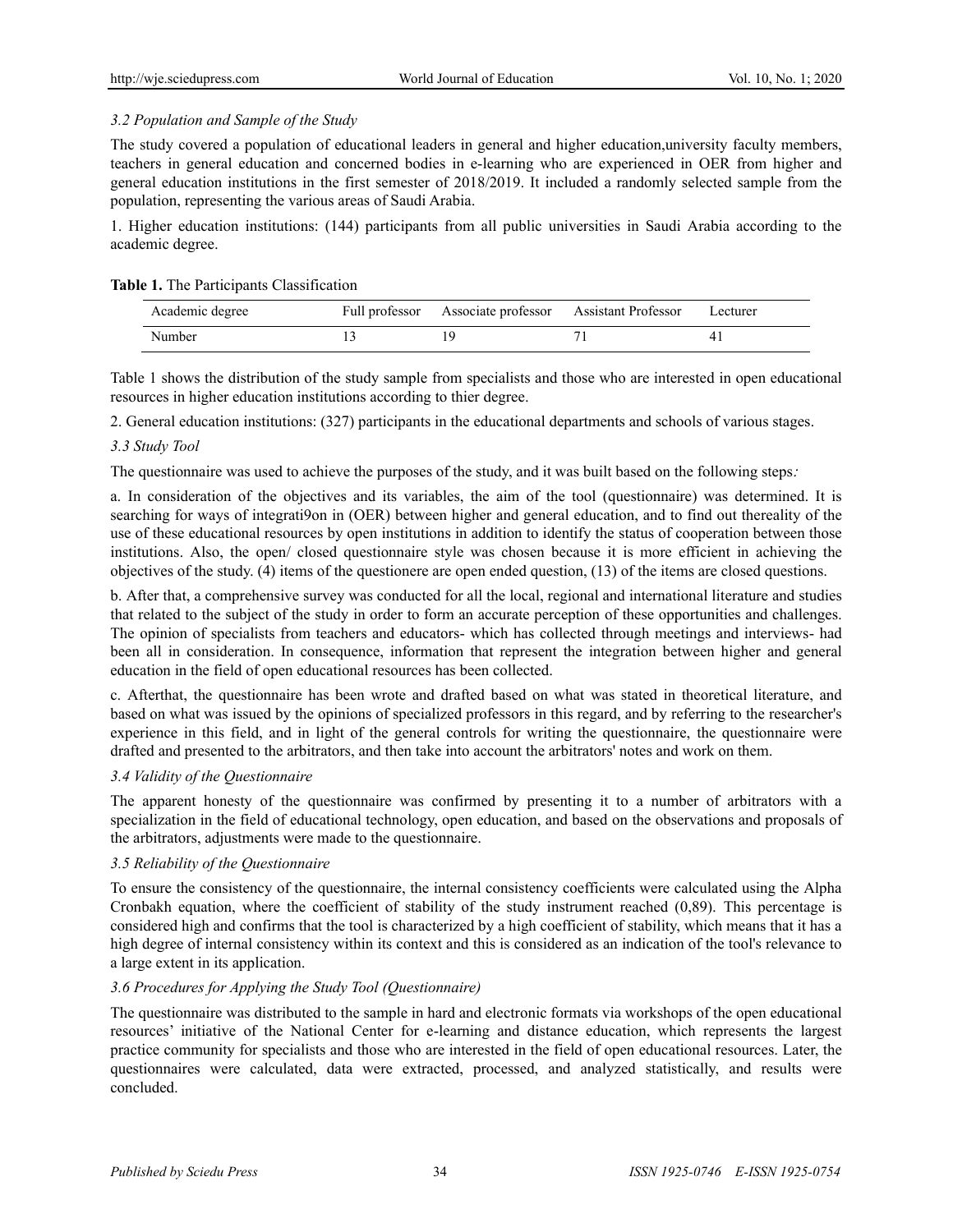## **4. Results**

### *4.1 Answer to the 1st Question*

Based on the statistical analysis of data collected by the study tool (the questioner), a list of the most prominent OER in Saudi Arabia was obtained, as follows:

## a. SHMS - Saudi OER Network by NCeDL in 2018

b. Digital repositories in higher education institutions, such as The National Repository of the Educational Modules (Maknaz), Repository of King Abdullah University of Science and Technology, Digital Repository of King Fahd University of Petroleum and Minerals categorized with the standard digital repositories in the Arab World, Digital Repository of King Saud University, Digital Repository of Umm Al-Qura University, and repositories of e-learning systems in some Saudi universities.

#### c. Saudi Digital Library

d. Saudi Journals: Annals of Saudi Medicine, Journal of Family and Community Medicine, Saudi Dental Journal, and Saudi Journal of Anesthesia.

e. Massive open online courses (MOOC), e.g. Rewaq.

## *4.2 Answer to the 2nd Question*

The results of the statistical analysis of data collected by the study tool (the questioner) revealed the status of cooperation between higher and general education institutions in OER in Saudi Arabia as follows

(A) The status of adopting and sharing OER in higher and general education institutions:

In higher education institutions, (68.4%) reported the lack of OER in their institutions, (30.2%) indicated a lack of knowledge about the existence of OER despite their interest, and (1.4%) stressed the existence of OER, such as the Saudi Digital Library and JUSUR. In general education institutions, (83.5%) reported the lack of OER in their institutions, and (16.5%) indicated a lack of knowledge about the existence of OER.

(B) The status of the existing cooperation between the educational institutions in OER:

In higher education institutions, (51.8%) reported the lack of cooperation between their institutions and other institutions in OER, (40.1%) indicated the lack of knowledge about cooperation, and (8.1%) reported cooperation with international academic bodies. In general education institutions, (89.8%) reported the lack of cooperation between their institutions and other institutions in OER, and (9.2%) indicated the lack of knowledge about cooperation.

(C) Future trends/ projects of cooperation between higher and general education institutions in OER:

The participants agreed on the lack of current projects and the lack of knowledge of future ones. However, they highlighted the potential cooperation, especially after merging the Ministry of Higher Education and the Ministry of Education.

## *4.3 Answer to the 3rd Question*

The prominent means of integration between higher and general education institutions in OER from the perspective of specialists and concerned bodies were defined by analyzing the responses of the participants.

(A) Results of the questionnaire applied to the specialists and concerned bodies in higher education institutions: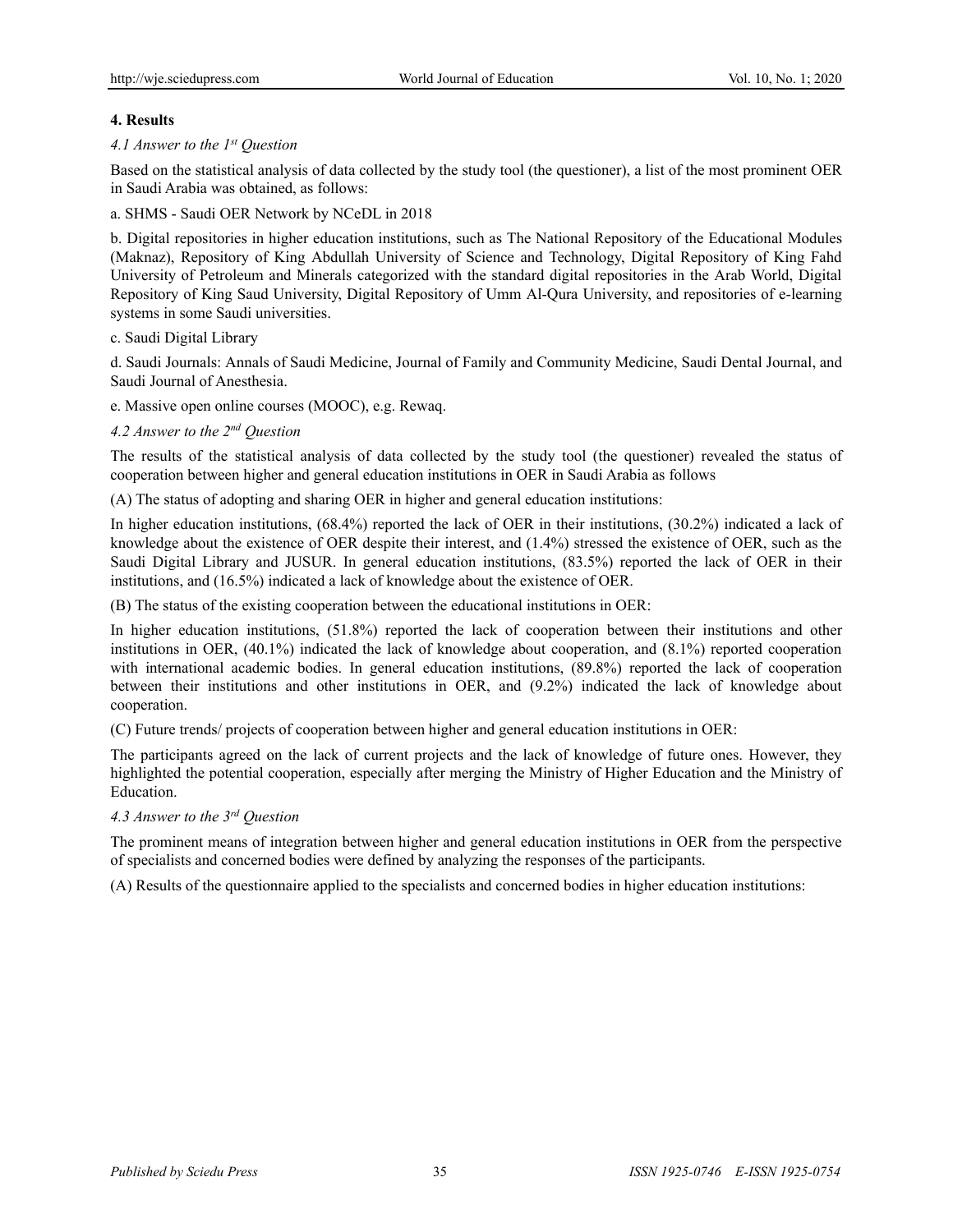## **Table 2.** Results of a Questionnaire of Specialists and Those Who are Interested in Open Educational Resources in Higher Education Institutions

|        | Integration means of OER between higher and<br>general education institutions                                                                                                                                                    | Strongly<br>agree | Agree                | Somew<br>hat | Disagree                   | Strongly<br>disagree | Weighted | Standard  |
|--------|----------------------------------------------------------------------------------------------------------------------------------------------------------------------------------------------------------------------------------|-------------------|----------------------|--------------|----------------------------|----------------------|----------|-----------|
| No.    |                                                                                                                                                                                                                                  | Number            | Number               | Number       | Number                     | Number               | mean     | deviation |
|        |                                                                                                                                                                                                                                  | $\mathcal{Z}$     | $\ddot{\mathcal{L}}$ | χ            | $\boldsymbol{\mathcal{Z}}$ | $\dot{\mathcal{L}}$  |          |           |
| -1     | OER addressing of the issues of the 21 <sup>st</sup> century                                                                                                                                                                     | 76                | 44                   | 24           |                            |                      |          |           |
|        | (i.e. global awareness; financial, economic,<br>administrative, and entrepreneurial culture; civil/<br>national culture; health culture; environmental<br>culture)                                                               | 52.7%             | 30.5%                | 16.6%        |                            |                      | 4.36     | 0.753     |
| 2      | Integrating the skills of the 21 <sup>st</sup> century in OER                                                                                                                                                                    | 72                | 52                   | 20           | $\mathbf{0}$               | $\bf{0}$             |          |           |
|        | (creativity, innovation, cooperation, teamwork,<br>leadership,<br>cross-cultural<br>understanding,<br>communication<br>and<br>information<br>culture,<br>technology and cyberculture, and self-reliance in<br>learning and work) | 50%               | 36.11%               | 13.8%        | $\mathbf{0}$               | $\boldsymbol{0}$     | 4.36     | 0.715     |
| 3      | Providing training materials to qualify and train                                                                                                                                                                                | 96                | 36                   | 12           | $\mathbf{0}$               | $\boldsymbol{0}$     |          |           |
|        | academicians and educators in the education of<br>the 21 <sup>st</sup> century                                                                                                                                                   | 66.6%             | 25%                  | 8.33%        | $\mathbf{0}$               | $\boldsymbol{0}$     | 4.58     | 0.642     |
| 4      | The development of networks between OER in                                                                                                                                                                                       | 96                | 28                   | 16           | 4                          | $\boldsymbol{0}$     |          |           |
|        | general education and research centers in higher<br>education institutions to exchange ideas and<br>experiences                                                                                                                  | 66.6%             | 19.44%               | 11.11%       | 2.77%                      | $\boldsymbol{0}$     | 4.5      | 0.802     |
| 5      | Conducting joint projects between higher and<br>general education via OER for community<br>partnership                                                                                                                           | 84                | 24                   | $28\,$       | 8                          | $\boldsymbol{0}$     | 4.27     |           |
|        |                                                                                                                                                                                                                                  | 58.33%            | 16.66%               | 19.44%       | 5.55%                      | 0                    |          | 0.963     |
| 6      | Developing the curricula and components in OER                                                                                                                                                                                   | 104               | 20                   | 12           | $\boldsymbol{0}$           | 8                    |          |           |
|        | academicians in higher education and<br>by<br>concerned bodies in general education institutions                                                                                                                                 | 72.22%            | 13.8%                | 8.33%        | $\boldsymbol{0}$           | 5.55%                | 4.47     | 1.044     |
| 7      | Qualifying students in general education                                                                                                                                                                                         | 92                | 28                   | 16           | $\overline{0}$             | 8                    | 4.36     | 1.061     |
|        | institutions for the appropriate specializations                                                                                                                                                                                 | 63.88%            | 19.44%               | 11.11%       | $\boldsymbol{0}$           | 5.55%                |          |           |
| 8      | Developing comprehensive manuals on university<br>specializations based on labor market needs                                                                                                                                    | 96                | 20                   | 16           | 4                          | 8                    | 4.33     | 1.134     |
|        |                                                                                                                                                                                                                                  | 66.6%             | 13.88%               | 11.11%       | 2.77%                      | 5.55%                |          |           |
| 9      | Building joint test banks between higher and<br>general education on student attitudes and                                                                                                                                       | 96                | 16                   | 28           | $\mathbf{0}$               | 4                    | 4.38     | 0.983     |
|        | capabilities                                                                                                                                                                                                                     | 66.6%             | 11.11%               | 19.44%       | $\mathbf{0}$               | 2.77%                |          |           |
| $10\,$ | Provision of resources that help consolidate the                                                                                                                                                                                 | 88                | 36                   | 16           | 4                          | $\boldsymbol{0}$     | 4.44     |           |
|        | efforts of higher and general education institutions<br>to support substantial development plans                                                                                                                                 | 61.11%            | 25%                  | 11.11%       | 2.77%                      | 0                    |          | 0.800     |
| 11     | Provision of resources to consolidate the national,                                                                                                                                                                              | 92                | 20                   | 28           | $\overline{4}$             | 0<br>4.38            |          | 0.893     |
|        | Arab, and Islamic identity via OER                                                                                                                                                                                               | 63.88%            | 13.88%               | 19.44%       | 2.77%                      | 0                    |          |           |
| 12     | Provision of resources to support solidarity with                                                                                                                                                                                | 88                | $32\,$               | $20\,$       | $\boldsymbol{0}$           | 4                    | 4.38     | 0.924     |
|        | the local, Arab, and Islamic issues                                                                                                                                                                                              | 61.11%            | 22.22%               | 13.88%       | $\boldsymbol{0}$           | 2.77%                |          |           |
| 13     | Building and developing Arabic lexicons in all<br>fields via OER                                                                                                                                                                 | 96                | 28                   | $\,$ 8 $\,$  | 12                         | $\boldsymbol{0}$     | 4.44     | 0.929     |
|        |                                                                                                                                                                                                                                  | 66.66%            | 19.44%               | 5.55%        | 8.33%                      | $\boldsymbol{0}$     |          |           |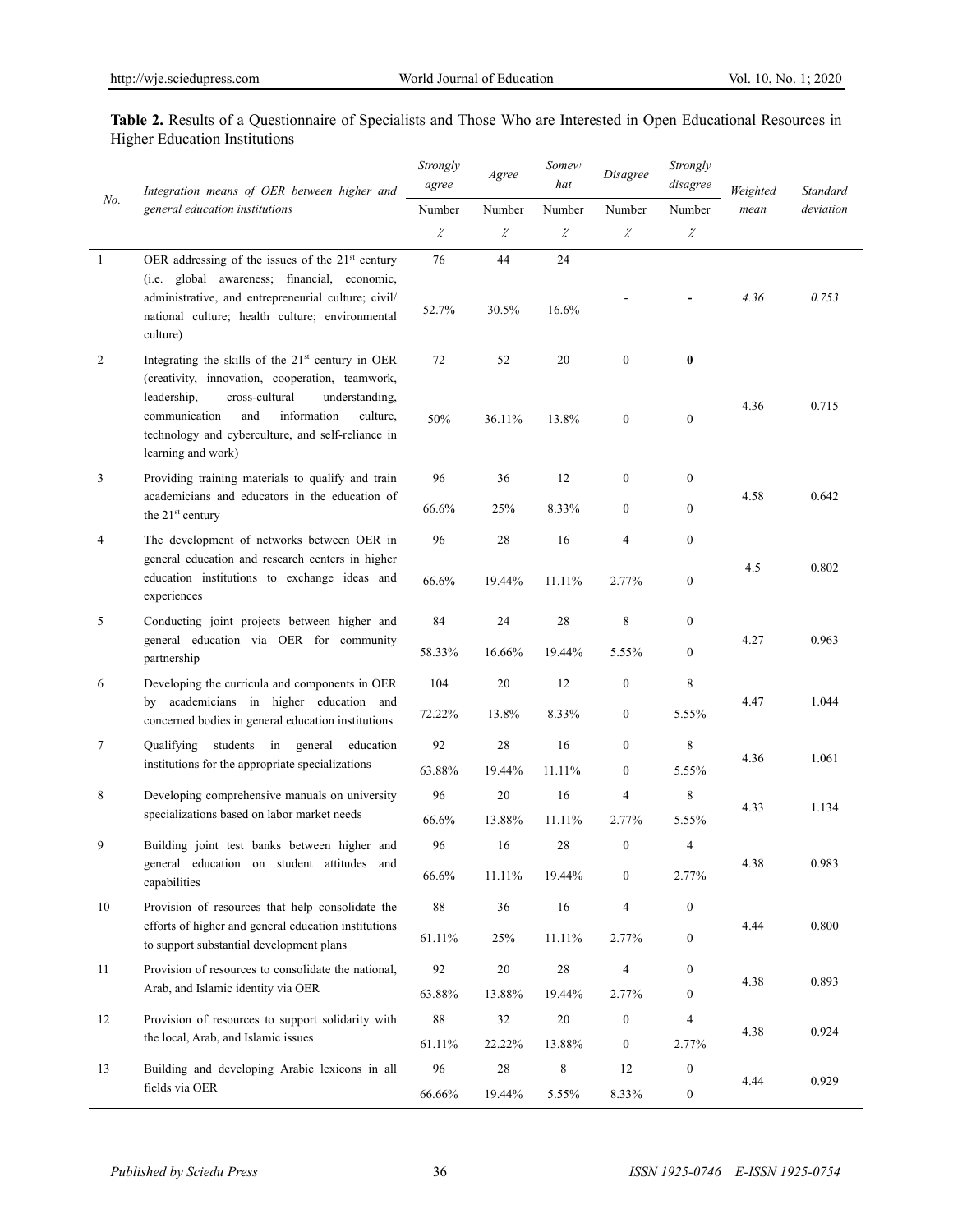Table 2 reviews the opinions of specialists and those who are interested in the field of open educational resources in higher education institutions about the most important ways of integration between higher and general education institutions in the field of open educational resources

The table shows that all responses were rated (strongly agree), suggesting the need to bridge the gap between higher and general education in OER. "Providing training materials to qualify and train academicians and educators in the education of the 21st century" was ranked first, while "conducting joint projects between higher and general education via OER for community partnership" was ranked last.

(A) Results of the questionnaire applied to the specialists and concerned bodies in general education institutions:

| Table 3. Results of a Questionnaire of Specialists and Those Who are Interested in Open Educational Resources in |  |  |  |  |  |
|------------------------------------------------------------------------------------------------------------------|--|--|--|--|--|
| <b>Higher Education Institutions</b>                                                                             |  |  |  |  |  |

| No.            | Integration means of OER between higher and         | Strongly                       | Agree            | Somewhat                       | Disagree                | Strongly                       | M    | S.D   |
|----------------|-----------------------------------------------------|--------------------------------|------------------|--------------------------------|-------------------------|--------------------------------|------|-------|
|                | general education institutions                      | agree                          |                  |                                |                         | disagree                       |      |       |
|                |                                                     | Number<br>$\ddot{\mathcal{L}}$ | Number<br>$\chi$ | Number<br>$\ddot{\mathcal{L}}$ | Number<br>$\mathcal{Z}$ | Number<br>$\ddot{\mathcal{L}}$ |      |       |
| $\mathbf{1}$   | OER addressing of the issues of the 21st century    |                                |                  |                                |                         |                                |      |       |
|                | (i.e. global awareness; financial, economic,        |                                |                  |                                | $\boldsymbol{0}$        |                                | 4.31 | 0.869 |
|                | administrative, and entrepreneurial culture; civil/ | 164                            | 120              | 34                             |                         | 9                              |      |       |
|                | national culture; health culture; environmental     |                                |                  |                                |                         |                                |      |       |
|                | culture).                                           |                                |                  |                                |                         |                                |      |       |
|                |                                                     | 50.15%                         | 36.69%           | 10.39%                         | $\boldsymbol{0}$        | 2.75%                          |      |       |
| $\overline{2}$ | Integrating the skills of the $21st$ century in OER |                                |                  |                                |                         |                                | 4.33 | 0.827 |
|                | (creativity, innovation, cooperation, teamwork,     |                                |                  |                                |                         |                                |      |       |
|                | cross-cultural<br>understanding,<br>leadership,     | 159                            | 138              | 21                             | $\mathbf{0}$            | 9                              |      |       |
|                | communication<br>and<br>information<br>culture,     |                                |                  |                                |                         |                                |      |       |
|                | technology and cyberculture, and self-reliance in   |                                |                  |                                |                         |                                |      |       |
|                | learning and work).                                 |                                |                  |                                |                         |                                |      |       |
| 3              | Providing training materials to qualify and train   | 48.62%<br>225                  | 42.20%<br>84     | 6.42%<br>6                     | $\mathbf{0}$<br>6       | 2.75%<br>6                     | 4.57 | 0.782 |
|                | academicians and educators in the education of the  |                                |                  |                                |                         |                                |      |       |
|                | $21st$ century.                                     |                                |                  |                                |                         |                                |      |       |
|                |                                                     | 68.80%                         | 25.68%           | 1.83%                          | 1.83%                   | 1.83%                          |      |       |
| $\overline{4}$ | The development of networks between OER in          | 207                            | 90               | 18                             | 6                       | 6                              | 4.48 | 0.832 |
|                | general education and research centers in higher    |                                |                  |                                |                         |                                |      |       |
|                | education institutions to exchange ideas and        |                                |                  |                                |                         |                                |      |       |
|                | experiences.                                        |                                |                  |                                |                         |                                |      |       |
|                |                                                     | 63.30%                         | 27.52%           | 5.50%                          | 1.83%                   | 1.83%                          |      |       |
| 5              | Conducting projects between higher and general      | 201                            | 90               | 24                             | 6                       | 6                              | 4.44 | 0.852 |
|                | education via OER for community partnership         |                                |                  |                                |                         |                                |      |       |
| 6              | Developing the curricula and components in OER      | 61.46%<br>201                  | 27.52%<br>93     | 7.33%<br>21                    | 1.83%<br>6              | 1.83%<br>6                     | 4.45 | 0.842 |
|                | academicians in higher education and<br>by          |                                |                  |                                |                         |                                |      |       |
|                | concerned bodies in general education institutions. |                                |                  |                                |                         |                                |      |       |
|                |                                                     | 61.46%                         | 28.44%           | 6.42%                          | 1.83%                   | 1.83%                          |      |       |
| $\tau$         | Qualifying<br>students in<br>general<br>education   | 231                            | 69               | 15                             | 6                       | 6                              | 4.56 | 0.818 |
|                | institutions for the appropriate specializations.   |                                |                  |                                |                         |                                |      |       |
|                |                                                     | 70.64%                         | 21.10%           | 4.58%                          | 1.83%                   | 1.83%                          |      |       |
| 8              | Developing comprehensive manuals on university      | 207                            | 93               | 18                             | 3                       | 6                              | 4.50 | 0.798 |
|                | specializations based on labor market needs.        |                                |                  |                                |                         |                                |      |       |
|                |                                                     | 63.30%                         | 28.44%           | 5.50%                          | 0.91%                   | 1.83%                          |      |       |
| 9              | Building joint test banks between higher and        | 189                            | 93               | 30                             | 6                       | 9                              | 4.36 | 0.926 |
|                | general education on student attitudes and          |                                |                  |                                |                         |                                |      |       |
|                | capabilities.                                       | 57.79%                         | 28.44%           | 9.17%                          | 1.83%                   | 2.75%                          |      |       |
|                |                                                     |                                |                  |                                |                         |                                |      |       |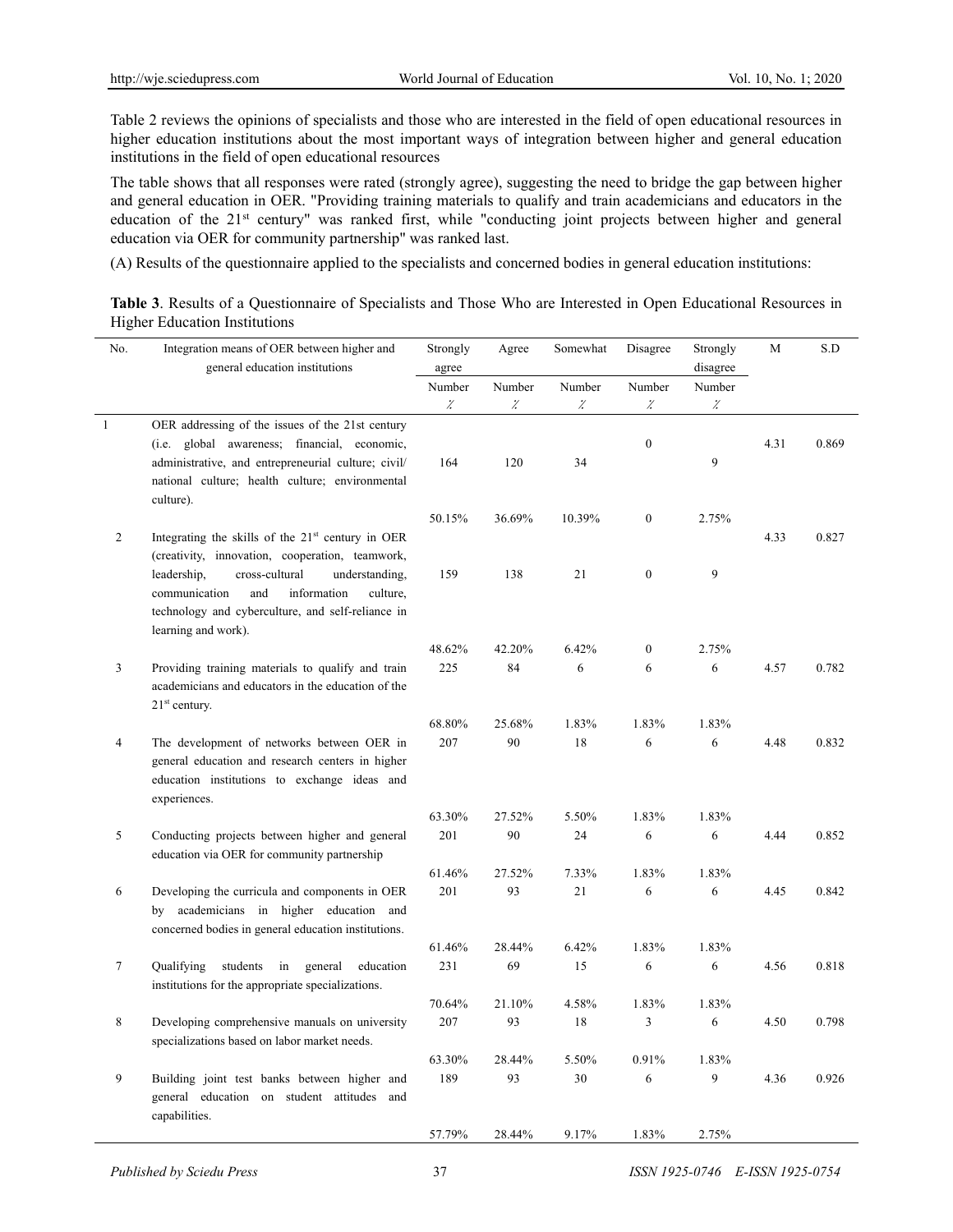|    | http://wje.sciedupress.com                           | World Journal of Education |        |        |              |       | Vol. 10, No. 1; 2020 |       |
|----|------------------------------------------------------|----------------------------|--------|--------|--------------|-------|----------------------|-------|
| 10 | Provision of resources that help consolidate the     | 192                        | 93     | 33     | 3            | 6     | 4.41                 | 0.849 |
|    | efforts of higher and general education institutions |                            |        |        |              |       |                      |       |
|    | to support substantial development plans.            |                            |        |        |              |       |                      |       |
|    |                                                      | 58.71%                     | 28.44% | 10.09% | 0.91%        | 1.83% |                      |       |
| 11 | Provision of resources to consolidate the national,  | 216                        | 78     | 27     | $\mathbf{0}$ | 6     | 4.52                 | 0.797 |
|    | Arab, and Islamic identity via OER.                  |                            |        |        |              |       |                      |       |
|    |                                                      | 66.05%                     | 23.85% | 8.25%  | $\theta$     | 1.83% |                      |       |
| 12 | Provision of resources to support solidarity with    | 189                        | 84     | 45     | 3            | 6     | 4.36                 | 0.886 |
|    | the local, Arab, and Islamic issues.                 |                            |        |        |              |       |                      |       |
|    |                                                      | 57.79%                     | 25.68% | 13.76% | 0.91%        | 1.83% |                      |       |
| 13 | Building and developing Arabic lexicons in all       | 201                        | 93     | 27     | $\mathbf{0}$ | 6     | 4.47                 | 0.797 |
|    | fields via OER.                                      |                            |        |        |              |       |                      |       |
|    |                                                      | 61.46%                     | 28.44% | 8.25%  | $\mathbf{0}$ | 1.83% |                      |       |

Table 3 reviews the opinions of specialists and those interested in the field of open educational resources in public education institutions about the most important ways of integration between higher and general education institutions in the field of open educational resources.

The table illustrates that the integration of OER between higher and general education institutions is a major concern for the specialists and concerned bodies in general education. "Providing training materials to qualify and train academicians and educators in the education of the 21<sup>st</sup> century" was ranked first, while "OER addressing of the issues of the 21st century" was ranked last.

#### **5. Discussion**

In light of the results reviewed to answer the first question, which was stipulated by the most prominent open educational resource platforms in the Kingdom of Saudi Arabia, we still can notice that despite the encouragement that resulted in many initiatives and projects in this field, it is difficult to access the available OER in Saudi Arabia because of the lack of specialized manuals or supporting bodies, as well as the shortage of available data on the official websites. Based on her experience and the opinions of specialists, the researcher found out a severe shortage in the available data on most of the OER and access mechanisms.

The results of the answer to the second question are extrapolated the status of cooperation between higher and general education institutions in OER, through reviewing the opinions of specialists and those who are interested in the open educational resources in higher and general education, we find that the proportions are close to the status of educational institutions adopting open educational resources, although higher education institutions are better considering 1.4% of the study sample in higher education institutions. The result of this study is consistent with a study of (Tosato, et al.,2014), which concluded that open educational resources are more concerned with covering the needs of higher education without general education institutions, especially primary and secondary levels.

By looking at the status of partnerships between educational institutions in the field of open educational resources, we find that the preference here was also in favor of higher education institutions, as 8.1% of the study sample, which included specialists and those who are interested in open educational resources in higher education, indicated that there are partnerships between their institutions and academic destinations outside the Kingdom of Saudi Arabia, while the sample of the study that included specialists and those who are interested in open educational resources in general education did not indicate the existence of partnerships linking their institutions with other patiners. Also, the results did not indicate the existence of any existing partnerships between higher and general education institutions in the field of open educational resources, which is consistent with a study of (Al-Enezi, 2016) that indicated the absence of integration between general and higher education institutions according to the dimensions of communication, coordination and exchange that works to increase productivity.These results confirm the current study indicates that there is a common workspace which prepared for serious and integrated work between general and higher education institutions in order to improve the outputs of those institutions and achieve their efficiency. This study is looking for the best way to achieve the desired integration between higher and general education institutions, which is consistent with the results of the study of (Baas, et al., 2019) that emphasized the need to support open educational resources and the creation of national and institutional teacher communities.

In extrapolating the results of the opinions of specialists and those who are interested in open educational resources in general and higher education institutions -that are detailed in Table (2) and (3), it is noted that these results are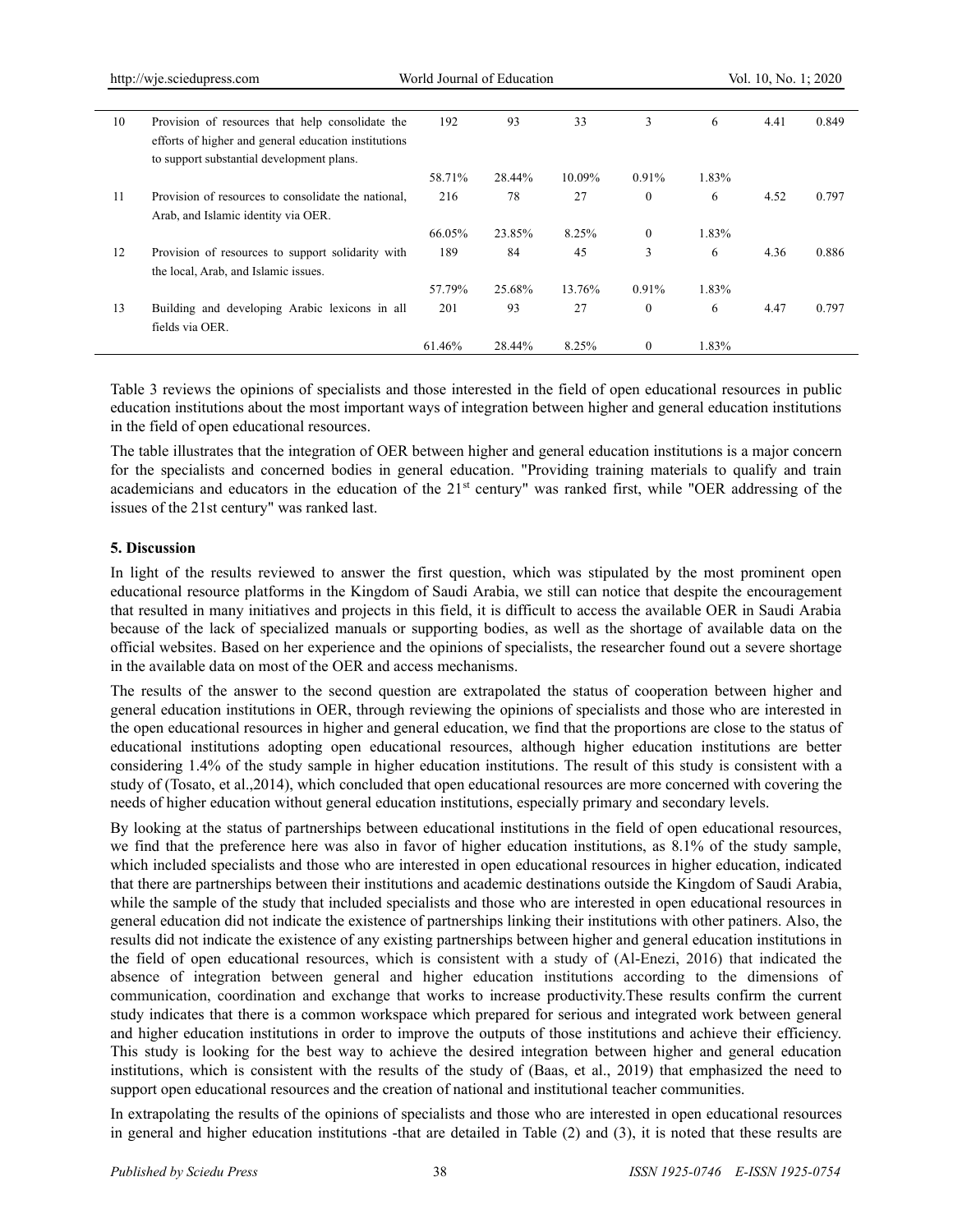partly consistent with the results of Al-Anzi study (2016), which indicated the lack of integration between higher and general education institutions, so the study called for achieving integration between general and higher education institutions through several strategies. Also, the current study considers that the open educational resources represent the most prominent one, and these results are also consistent with the study of (Blomgren, 2018), which indicates that despite the many differences between educational levels in higher and general education institutions, there is a partnership between those institutions in educational, practical and training uses as well as challenges of those educational institutions and their employees in general. Moreover, the current study is also consistent with a study of (Yuan, et al., 2008), which confirms that educational institutions and their employees are in urgent need to share common interests and innovations for providing open access to high-quality educational resources, and thus achieve economic efficiency and raise the level of education and learning in all higher and general education institutions. This remarkable agreement between the previous studies and the current study may be attributed to the opportunities and capabilities that open educational resources provide to educational institutions of all levels, as open educational resources have proven its efficiency in both higher and general education institutions alike. Also, the partnership between those institutions in the field of open educational resources may take them to high levels where the outcome are needed to be improved.

## **6. Recommendations**

In the light of the goals and  $&$  results, the study recommends the following:

1. Motivating and training educators and students, supporting, and disseminating the culture of free access and OER in the educational institutions in Saudi Arabia.

2. Exploration of cooperation among the universities and educational institutions and making strategic plans to adjust OER for the shared needs of the higher and general education in Saudi Arabia.

3. Localization of OER in the higher and general education institutions and motivating them to develop a collaborative framework in the field.

4. Initiating local dialogues between higher and general education institutions to identify their current and future needs of OER.

5. Reviewing and benefiting from the international efforts and experiences in OER, as well as keeping up with the requirements of the knowledge age based on the requirements of the local environment.

6. Conducting evaluative studies on OER in Saudi Arabia, in particular, and the Arab states, in general.

7. Supporting scientific research in OER.

8. Establishing a system of incentives to motivate educators to use OER.

9. Discussing the issues of intellectual property rights and setting mechanisms to preserve the rights of the participants.

10. Creating and publishing manuals of the channels and platforms of OER via the website of the Ministry of Education for the members of the educational community.

11. Working to achieve integration between higher and general education institutions in the field of open educational resources, in view of the ways of integration indicated by the current study.

## **7. Suggestions**

Based on the results, the following topics are suggested for future study:

1. Establishing OER concerning the  $21<sup>st</sup>$  century skills between higher and general education.

2. Launching a joint initiative of OER between higher and general education institutions concerning the  $21<sup>st</sup>$  century skills.

## **8. Conclusion**

This study came to emphasize the importance of OER in educational institutions of all kinds, and highlights the current and future status of educational resources in those institutions, where the problem of the study highlights a gap between general and higher education institutions in relation to OER. The current study examined the most prominent OER platforms in educational institutions in the Kingdom of Saudi Arabia, as well as ways to integrate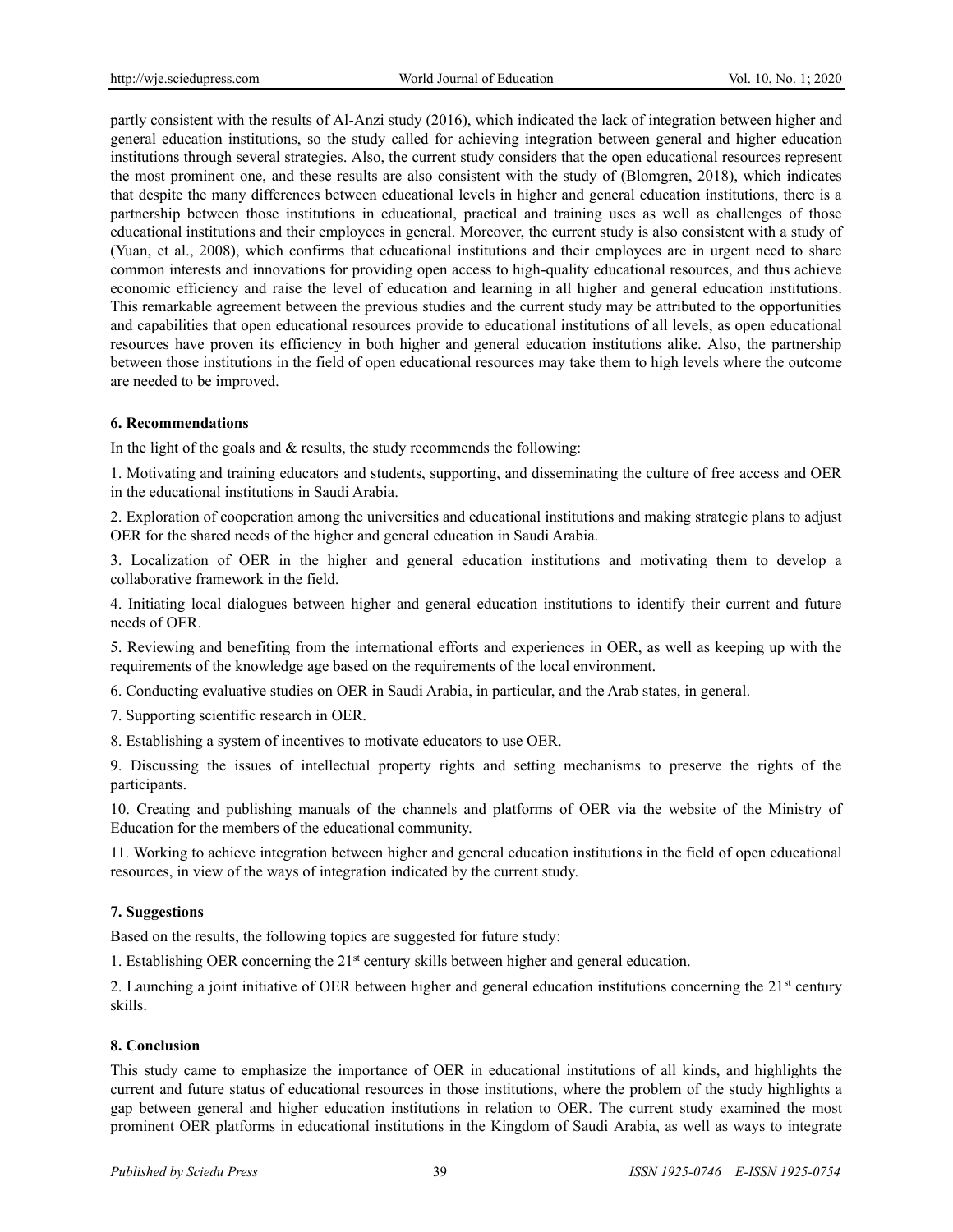OER between higher and general education institutions from the point of view of specialists in educational institutions. The study concluded that the way is available for cooperation between the general and higher education institutions in the field of OER. The study also provided a range of ways of integration available between these institutions and these are important results of the study because they provide insights that will open the development of educational resources in the Kingdom.

#### **Acknowledgements**

The researcher is deeply grateful to Dr. Yassir Almalki for his support to complete this research.

#### **References**

- Aldiab, A., Chowdhury, H., Kootsookos, A., & Alam, F. (2017). Prospect of eLearning in higher education sectors of Saudi Arabia: A review. *Energy Procedia*, *110*, 574-580. https://doi.org/10.1016/j.egypro.2017.03.187
- Aleanzi, Fayez. (2016). Obstacles to achieving educational integration between public education and higher education from the viewpoint of educational leaders in the northern border region. *Journal of Education and Psychology message, 53*, 287-310.
- Almarwani' M. (2013). *OER in Saudi Arabia.* Retrieved 23 September, 2019 from http://poerup.referata.com/w/images/OER\_in\_Saudi\_Arabia.pdf
- Altil, Kalifah. (2013). *Open Educational Resources: Teaching and Learning Challenges in Arab Countries.* The second international conference of Omani Society for Education Technologies. Oman.
- Baas, M., Admiraal, W., & van den Berg, E. (2019). Teachers' Adoption of Open Educational Resources in Higher Education. *Journal of Interactive Media in Education*, *2019*(1), 1-11. https://doi.org/10.5334/jime.510
- Blomgren, C. (2018). OER awareness and use: The affinity between higher education and K-12. *International Review of Research in Open and Distributed Learning*, *19*(2), 56-70. https://doi.org/10.19173/irrodl.v19i2.3431
- Delgado, H., Delgado, M., & Hilton III, J. (2019). On the Efficacy of Open Educational Resources: Parametric and Nonparametric Analyses of a University Calculus Class. *International Review of Research in Open and Distributed Learning*, *20*(1), 184-203. https://doi.org/10.19173/irrodl.v20i1.3892
- DeVries, I. (2013). Evaluating open educational resources: Lessons learned. *Procedia-Social and Behavioral Sciences*, *83*, 56-60. https://doi.org/10.1016/j.sbspro.2013.06.012
- Gesten. (2017). *Report of the seventeenth conference of the Saudi Society for Educational and Psychological Sciences Gesten*. Retrieved 18 September, 2019 from http://gesten.ksu.edu.sa/sites/gesten.ksu.edu.sa/files/imce\_imimag/ktb\_lmwtmr.compressed.pdf
- Glennie, J., Harley, K., Butcher, N., & Wyk, T. (2012). Open educational resources and change in higher education: Reflections from practice. Retrieved 24 September, 2019 from http://oasis.col.org/bitstream/handle/11599/80/pub\_PS\_OER\_web.pdf?sequence=1&isAllowed=y
- Hilton III, J., Larsen, R., Wiley, D., & Fischer, L. (2019). Substituting open educational resources for commercial curriculum materials: Effects on student mathematics achievement in elementary schools. *Research in Mathematics Education*, *21*(1), 60-76. https://doi.org/10.1080/14794802.2019.1573150
- Hilton, J. (2016). Open educational resources and college textbook choices: a review of research on efficacy and perceptions. *Educational Technology Research and Development*, *64*(4), 573-590. https://doi.org/10.1007/s11423-016-9434-9
- Hilton, J. (2019). Open educational resources, student efficacy, and user perceptions: a synthesis of research published between 2015 and 2018. *Educational Technology Research and Development*, 1-24. https://doi.org/10.1007/s11423-019-09700-4
- Kwak, S. (2017). How Korean Language Arts Teachers Adopt and Adapt Open Educational Resources: A Study of Teachers' and Students' Perspectives. *The International Review of Research in Open and Distributed Learning*, *18*(4), 193-211. https://doi.org/10.19173/irrodl.v18i4.2977
- Luo, T., Hostetler, K., Freeman, C., & Stefaniak, J. (2019). The power of open: benefits, barriers, and strategies for integration of open educational resources. *Open Learning: The Journal of Open, Distance and e-Learning*, 1-19. https://doi.org/10.1080/02680513.2019.1677222